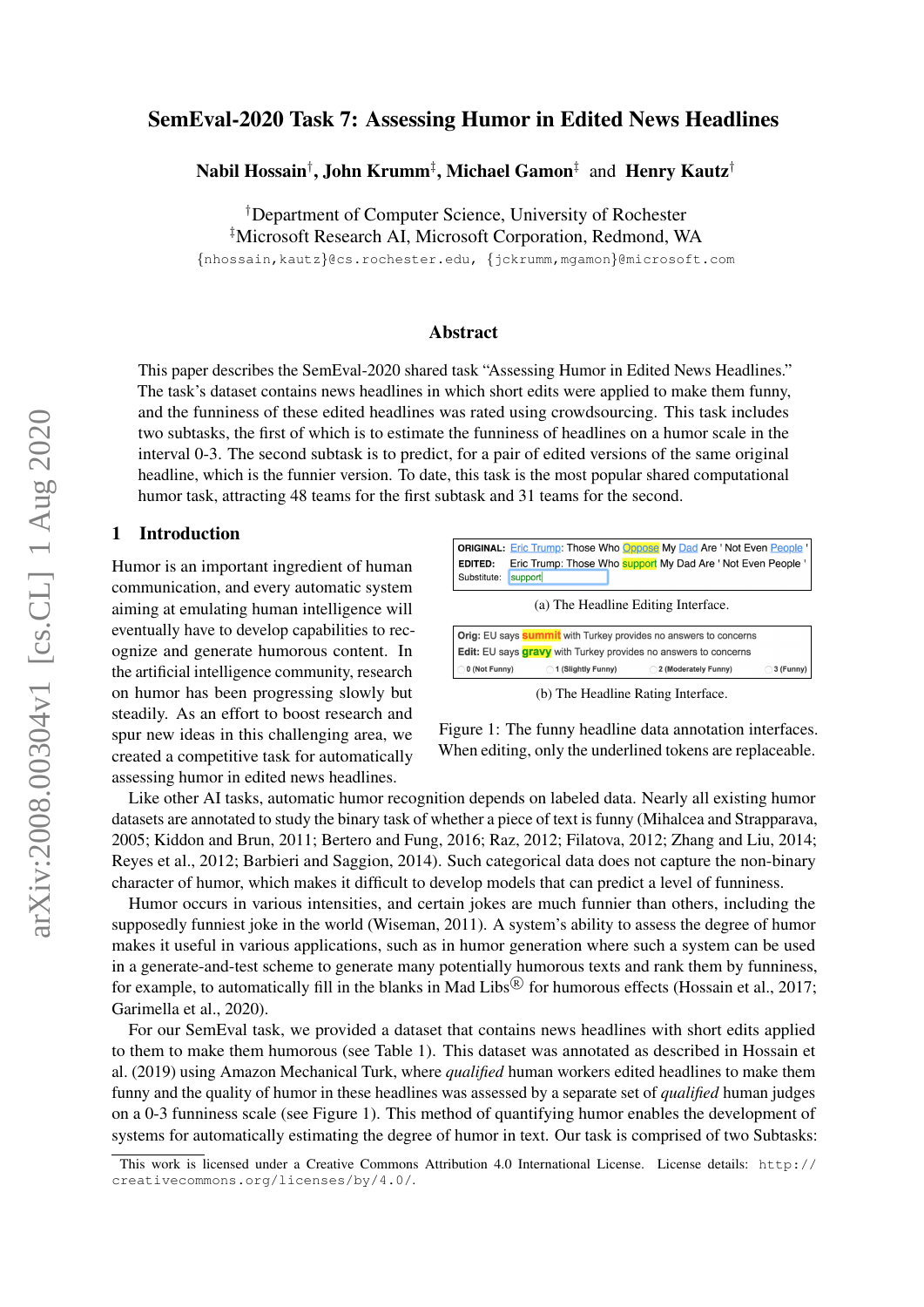| ID             | <b>Original Headline</b> (replaced word in <b>bold</b> )                           | <b>Substitute</b> | Rating | Est. | Err.    |
|----------------|------------------------------------------------------------------------------------|-------------------|--------|------|---------|
| R <sub>1</sub> | CNN 's Jake Tapper to <b>interview</b> Paul Ryan following retirement announcement | wrestle           | 2.8    | 1.17 | $-1.63$ |
| R <sub>2</sub> | 4 arrested in Sydney raids to stop terrorist <b>attack</b>                         | kangaroo          | 2.6    | 1.06 | $-1.54$ |
| R <sub>3</sub> | Man Sets Off Explosive Device at L.A.-Area Cheesecake Factory, no Injuries         | complaints        | 2.4    | 0.80 | $-1.60$ |
| R4             | 5 dead, 9 injured in <b>shooting</b> at Fort Lauderdale Airport                    | delay             | 1.2    | 0.49 | $-0.71$ |
| R <sub>5</sub> | Congress Struggles to <b>Confront</b> Sexual Harassment as Stories Pile Up         | increase          | 1.2.   | 0.66 | $-0.54$ |
| R6             | Congress Achieves the Impossible on Tax Reform                                     | toilet            | 0.8    | 1.35 | $+0.55$ |
| R7             | Overdoses now leading <b>cause</b> of death of Americans under 50                  | sign              | 0.0    | 0.52 | $+0.52$ |
| R8             | Noor Salman, widow of Orlando massacre <b>shooter</b> Omar Mateen, arrested        | columnist         | 0.0    | 0.43 | $+0.43$ |

Table 1: Edited headlines from our dataset and their funniness rating. We report the mean of the estimated ratings from the top 20 ranked participating systems (Est.) and its difference from the true rating (Err.).

- Subtask 1: Estimate the funniness of an edited headline on a 0-3 humor scale.
- Subtask 2: Given two edited versions of the same headline, determine which one is funnier.

Inviting multiple participants to a shared task contrasts with most current work on computational humor, which consists of standalone projects, each exploring a different genre or type of humor. Such projects typically involve gathering new humor data and applying machine learning to solve a particular problem. Repeated attempts at the same problem are rare, hindering incremental progress, which emphasizes the need for unified, shared humor tasks.

Recently, competitive humor tasks including shared data have been posed to the research community. One example is #HashtagWars (Potash et al., 2017), a SemEval task from 2017 that attracted eight distinct teams, where the focus was on ranking the funniness of tweets from a television show. The HAHA competition (Chiruzzo et al., 2019) had 18 participants who detected and rated humor in Spanish language tweets. There were 10 entries in a SemEval task from 2017 that looked at the automatic detection, location, and interpretation of puns (Miller et al., 2017). Finally, a related SemEval 2018 task involved irony detection in tweets (Van Hee et al., 2018).

Ours is the largest shared humor task to date in terms of participation. More than 300 participants signed up, 86 teams participated in the development phase, and 48 and 31 teams participated, respectively, in the two subtasks in the evaluation phase. By creating an intense focus on the same humor task from so many points of view, we were able to clearly understand how well these systems work as a function of different dimensions of humor, including which type of humor appears easiest to rate automatically.

# 2 Datasets

The data<sup>1</sup> for this task<sup>2</sup> is the **Humicroedit** dataset described in our previous work (Hossain et al., 2019). This dataset contains about 5,000 original headlines, each having three modified, potentially funny versions for a total of 15,095 edited headlines. The original headlines were collected from Reddit ( $reddit$ ,  $com$ ) via the popular subreddits r/worldnews and r/politics, where headlines from professional news sources are posted everyday. These headlines were published between 01/2017 and 05/2018, they are between 4-20 words long, and they are sampled from headlines written by 25 major English news sources.

The data was annotated using workers from Amazon Mechanical Turk, who were screened using a qualification phase to find expert headline editors and judges of humor. The editors were instructed to make a headline as funny as possible to a generic wide audience by applying a **micro-edit**, which is a replacement of a verb/noun/entity in the headline with a single word. Examples are shown in Table 1. By allowing only small edits, researchers can examine humor at the atomic level where the constrained degrees of freedom are likely to simplify analysis, understanding, and eventually generation.

Five judges were asked to rate the funniness of each edited headline using the following humor scale:

0 - Not funny 1 - Slightly funny 2 - Moderately funny 3 - Funny

The funniness of an edited headline is the mean of the ratings from its five judges. For further details and analysis of the dataset, we refer the reader to Hossain et al. (2019).

<sup>1</sup>Task dataset: https://zenodo.org/record/3969509#.XyWh6fhKh24

<sup>2</sup>Task competition page: https://competitions.codalab.org/competitions/20970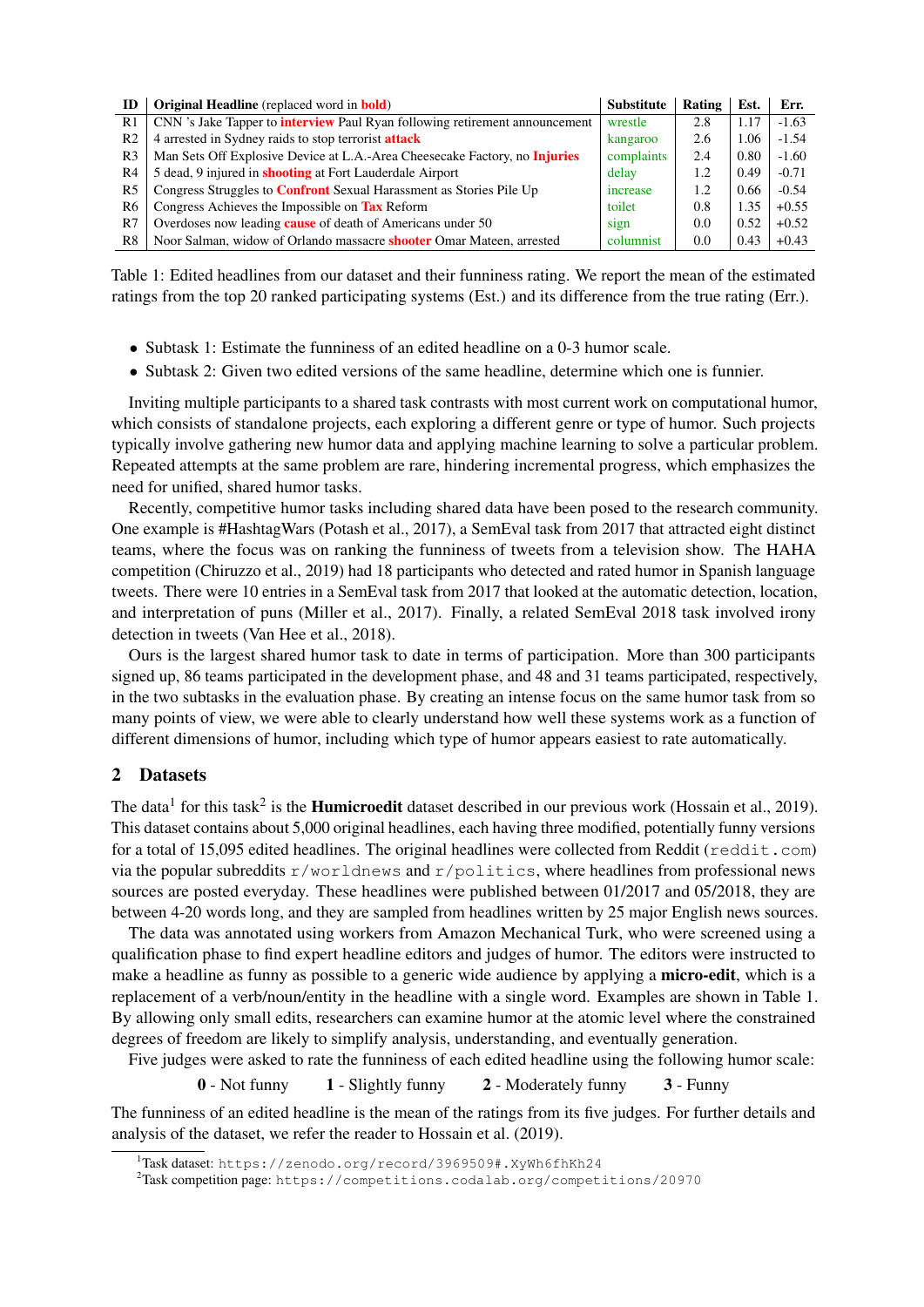| Task | <b>Type</b>                                   | Metric |       | $\vert$ Train $\vert$ FunLines (Train) $\vert$ Dev |                   | <b>Test</b> |
|------|-----------------------------------------------|--------|-------|----------------------------------------------------|-------------------|-------------|
|      | Subtask $1 \mid \text{Regression}$            | RMSE   | 9,653 | 8.248                                              | $2,420$   $3,025$ |             |
|      | Subtask 2   Classification   Accuracy   9,382 |        |       | 1,959                                              | 2,356   2,961     |             |

Table 2: Summary of the subtasks and their datasets.

For our task, we randomly sampled the Humicroedit dataset into train (64%), dev (16%) and test (20%) sets such that all edited versions of an original headline reside in exactly one of these sets, as opposed to the sampling in Hossain et al. (2019) which allowed overlap of original versions of headlines among its dataset partitions for a slightly different humorous headline classification task.

We also provided additional training data<sup>3</sup> from FunLines<sup>4</sup> (Hossain et al., 2020), a competition that we hosted to collect humorous headlines at a very low cost. The data collection approach for Humicroedit and FunLines are mostly similar, but FunLines additionally includes headlines from the news categories sports, entertainment and technology, and its headlines were published between 05/2019 and 01/2020, for a total of 8,248 annotated headlines. More than 40% of the participating teams, including the winning team, made use of the FunLines data.

# 3 Task Description

The objective of this shared task is to build systems for rating a humorous effect that is caused by small changes in text. To this end, we focus on humor obtained by applying micro-edits to news headlines.

Editing headlines presents a unique opportunity for humor research since headlines convey substantial information using only a few words. This creates a rich background against which a micro-edit can lead to a humorous effect. With that data, a computational humor model can focus on the exact localized cause of the humorous effect in a short textual context.

We split our task into two subtasks. The dataset statistics for these subtasks are shown in Table 2.

### 3.1 Subtask 1: Funniness Regression

In this task, given the original and the edited versions of a headline, the participant has to estimate the mean funniness of the edited headline on the 0-3 humor scale. Systems tackling this task can be useful in a humor generation scenario where generated candidates are ranked according to expected funniness.

# 3.2 Subtask 2: Funnier of the Two

In this task, given the original headline and two of its edited versions, the participating system has to predict which edited version is the funnier of the two. Consequently, by looking at gaps between the funniness ratings, we can begin to understand the minimal discernible difference between funny headlines.

# 4 Evaluation

# 4.1 Metrics

For Subtask 1, systems are ranked using the root mean squared error (RMSE) between the mean of the five annotators' funniness ratings and the rating estimated by the system for the headlines. Given  $N$  test samples, and given the ground truth funniness  $y_i$  and the predicted funniness  $\hat{y}_i$  for the *i*-th sample:

$$
RMSE = \sqrt{\frac{\sum_{i=1}^{N} (y_i - \hat{y}_i)^2}{N}}
$$

For Subtask 2, which attempts to find the funnier of the two modified versions of a headline, the evaluation metric is classification accuracy. We also report another auxiliary metric called the reward. Given  $N$  test samples with  $C$  correct predictions, and given the  $i$ -th sample, the funniness ratings of its two edited headlines  $f_i^{(1)}$  $f_i^{(1)}$  and  $f_i^{(2)}$  $i^{(2)}$ , its ground truth label  $y_i$  and its predicted label  $\hat{y}_i$ :

 $^3$ FunLines dataset: https://cs.rochester.edu/u/nhossain/funlines.html

<sup>4</sup> FunLines game website: https://funlines.co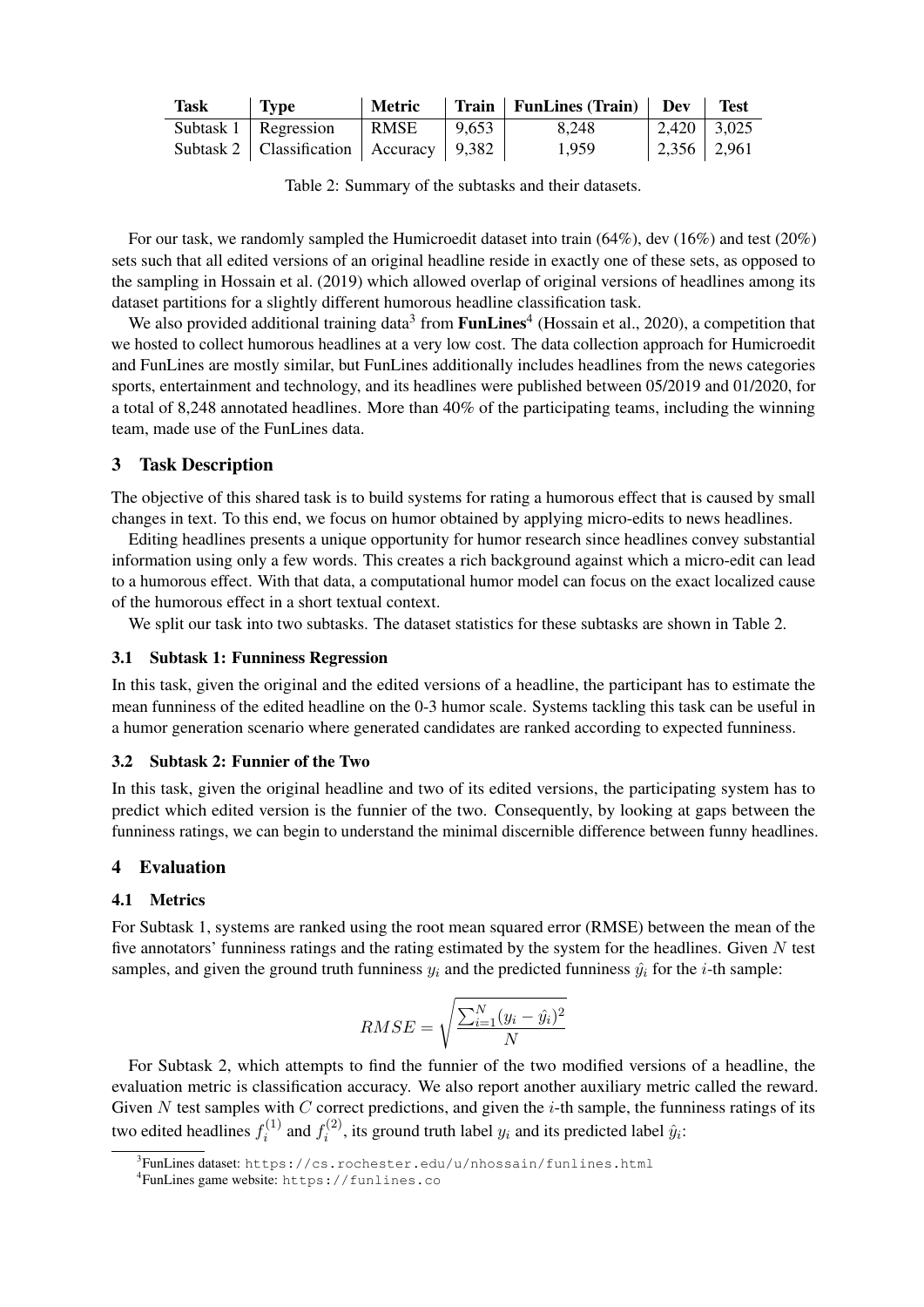$$
Accuracy = \frac{C}{N}
$$
\n
$$
Reward = \frac{1}{N} \sum_{i=1}^{N} (\mathbb{1}_{\hat{y}_i = y_i} - \mathbb{1}_{\hat{y}_i \neq y_i}) |f_i^{(1)} - f_i^{(2)}|
$$

In other words, for a larger funniness difference between the two edited headlines in a pair, the reward (or penalty) is higher for a correct classification (or misclassification). We ignore cases where the two edited versions of a headline have the same ground truth funniness.

### 4.2 Benchmarks

We provide several benchmarks in Table 3 to compare against participating systems:

- 1. BASELINE: assigns the mean rating (Subtask 1) or the majority label (Subtask 2) from the training set.
- 2. CBOW: the context independent word representations obtained using the pretrained GloVe word vectors with 300d embeddings and a dictionary of 2.2M words.
- 3. BERT: a regressor based on BERT base model embeddings (Devlin et al., 2019).
- 4. RoBERTa: same regressor as above but uses RoBERTa embeddings (Liu et al., 2019).

For a thorough discussion of these benchmarks, we refer the reader to the Duluth system (Jin et al., 2020), who performed these ablation experiments. In summary, each benchmark result uses the edited headline, CONTEXT implies using the headline's context (with the replaced word substituted with [MASK]), ORIG implies using the original headline, FT refers to finetuning, FREEZE implies feature extraction (no finetuning) and FUNLINES refers to using the FunLines training data.

The results for Subtask 2 were obtained by using the model trained for Subtask 1 to assign funniness ratings to both the edited versions of a headline and then choosing the version scoring higher.

|                     | Subtask 1   | Subtask 2 |               |  |
|---------------------|-------------|-----------|---------------|--|
| Model               | <b>RMSE</b> | Acc.      | <b>Reward</b> |  |
| <b>BASELINE</b>     | 0.575       | 0.490     | 0.020         |  |
| <b>CBOW</b>         |             |           |               |  |
| with CONTEXT+FREEZE | 0.542       | 0.599     | 0.184         |  |
| $+ORIG$             | 0.559       | 0.599     | 0.169         |  |
| +FUNLINES           | 0.544       | 0.605     | 0.191         |  |
| +ORIG+FUNLINES      | 0.558       | 0.601     | 0.173         |  |
| $+FT$               | 0.544       | 0.604     | 0.178         |  |
| $+FT+ORIG$          | 0.561       | 0.592     | 0.165         |  |
| +FT+FUNLINES        | 0.548       | 0.606     | 0.188         |  |
| +FT+ORIG+FUNLINES   | 0.563       | 0.589     | 0.161         |  |
| <b>BERT</b>         |             |           |               |  |
| with CONTEXT+FREEZE | 0.531       | 0.616     | 0.207         |  |
| $+ORIG$             | 0.534       | 0.603     | 0.186         |  |
| +FUNLINES           | 0.530       | 0.615     | 0.207         |  |
| +ORIG+FUNLINES      | 0.541       | 0.615     | 0.204         |  |
| $+FT$               | 0.536       | 0.635     | 0.234         |  |
| $+FT+ORIG$          | 0.536       | 0.628     | 0.231         |  |
| +FT+FUNLINES        | 0.541       | 0.630     | 0.232         |  |
| +FT+ORIG+FUNLINES   | 0.533       | 0.629     | 0.236         |  |
| <b>RoBERTa</b>      |             |           |               |  |
| with CONTEXT+FREEZE | 0.528       | 0.635     | 0.246         |  |
| $+ORIG$             | 0.536       | 0.625     | 0.224         |  |
| +FUNLINES           | 0.528       | 0.640     | 0.252         |  |
| +ORIG+FUNLINES      | 0.533       | 0.618     | 0.207         |  |
| $+FT$               | 0.534       | 0.649     | 0.254         |  |
| $+FT+ORIG$          | 0.527       | 0.650     | 0.254         |  |
| +FT+FUNLINES        | 0.526       | 0.638     | 0.233         |  |
| +FT+ORIG+FUNLINES   | 0.522       | 0.626     | 0.216         |  |

Table 3: Benchmarks on the test set. The best within each model type is bolded, and the overall best is underlined.

# 4.3 Results

The official results for Subtasks 1 and 2 are shown, respectively, in Tables 4 and 5, including the performance of the benchmarks. There were 48 participants for Subtask 1, while Subtask 2 attracted 31 participants. For both subtasks, the best performing system was Hitachi, achieving an RMSE of 0.49725 (a 13.5% improvement over BASELINE) for Subtask 1, and an accuracy of 67.43% (a 17.93 increase in percentage points over BASELINE) for Subtask 2.

# 5 Overview of Participating Systems

The dominant teams made use of pre-trained language models (PLM), namely BERT, RoBERTa, ELMo (Peters et al., 2018), GPT-2 (Radford et al., 2019) and XLNet (Yang et al., 2019). Context-independent word embeddings, such as Word2Vec (Mikolov et al., 2013), FastText (Joulin et al., 2017) and GloVe word vectors (Pennington et al., 2014), were also useful. The winning teams combined the predictions of several hyperparameter-tuned versions of these models using regression in an ensemble learner to arrive at the final prediction. Next, we summarize the top systems and other notable approaches.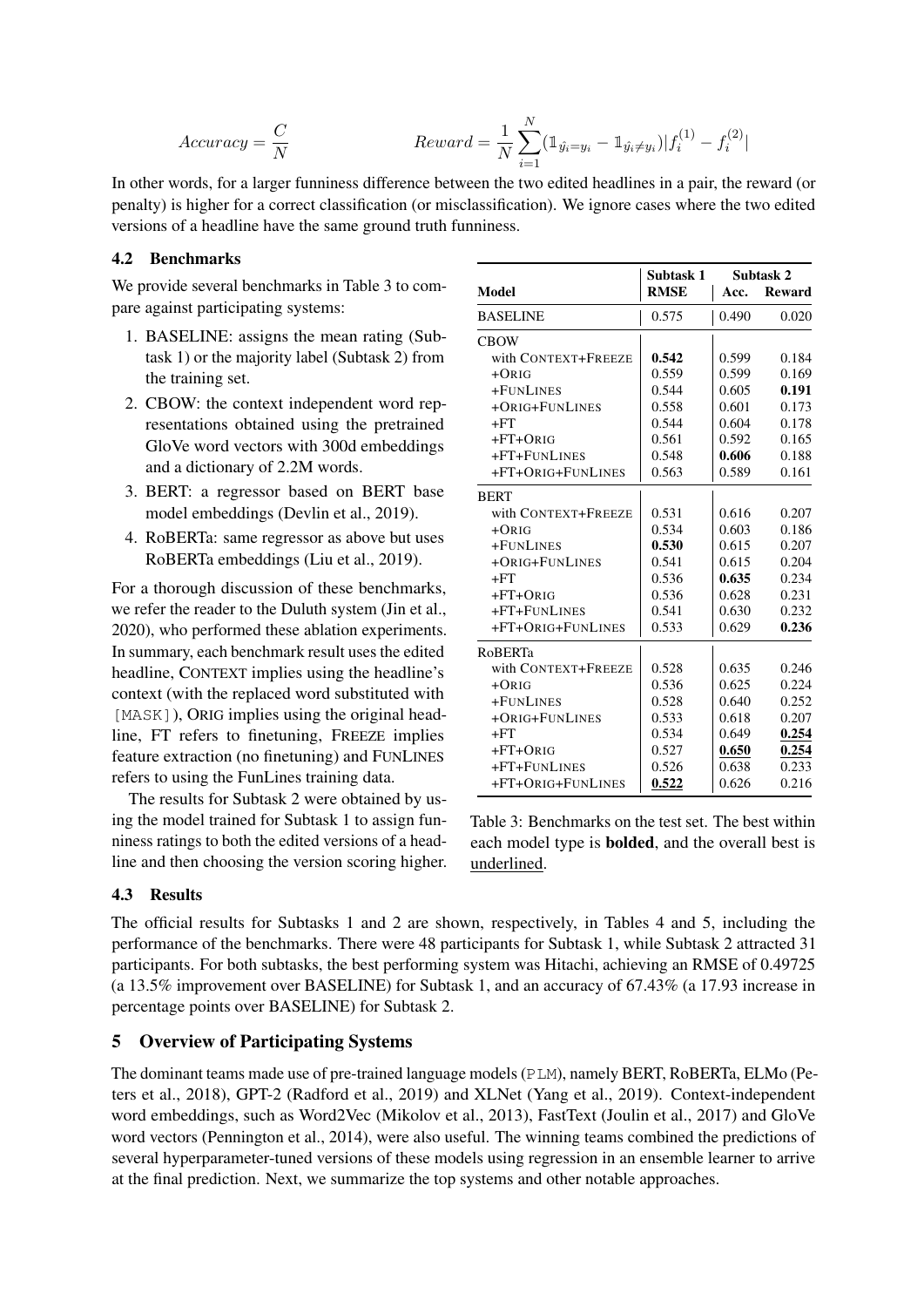# 5.1 Reuse of SubTask 1 System for Subtask 2 Rank Team RMSE

First, we note that for Subtask 2, most systems relied on the model they developed for Subtask 1. This involved using the model to estimate a real number funniness rating for each of the two edited headlines, and selecting the one which achieved the higher estimated rating. As a result, there was a strong correlation between teams' placements in Subtask 1 and Subtask 2, with the top 3 teams in both tasks being the same.

# 5.2 The Hitachi System

The winner of both tasks, Hitachi (Morishita et al., 2020), formulated the problem as sentence pair regression and exploited an ensemble of the PLMs BERT, GPT-2, RoBERTa, XLNet, Transformer-XL and XLM. Their training data uses the pairs of headlines, with the replacement word marked with special tokens, and they fine-tune 50 instances per PLM, each having a unique hyperparameter setting. After applying 5-fold cross validation, they selected the 20 best performing settings per PLM, for a total of 700 PLMs (7 PLMs  $\times$  20 hyperparameters  $\times$  5 folds). They combined the predictions of these models via Ridge regression in the ensemble to predict final funniness scores. Hitachi uses the additional training data from FunLines.

# 5.3 The Amobee System

Amobee (Rozental et al., 2020) was the 2nd placed team for both Subtasks. Using PLM token embeddings, they trained 30 instances of BERT, RoBERTa and XLNet, combining them for an ensemble of 90 models.

# 5.4 The YNU-HPCC System

Unlike the top two systems, the 3rd placed YNU-HPCC (Tomasulo et al., 2020) employed an ensemble method that uses *only* the edited headlines. They used multiple pre-processing methods (e.g., cased vs uncased, with or without punctuation), and they encoded the edited headlines using FastText, Word2Vec, ELMo and BERT encoders. The final ensemble consists of 11 different encodings (four FastText, two W2V, four Bert, one ELMo). For each of these encodings, a bidirectional GRU was trained using the encoded vectors. In the ensemble, the GRU predictions were concatenated and fed to an XGBoost regressor.

# 5.4.1 MLEngineer

The MLEngineer (Shatnawi et al., 2020) team also used only the edited headlines. They fine-tune and combine four BERT sentence regression models to estimate a rating, and they combine it with the estimated rating from a model that incorporates RoBERTa embeddings and a Naïve Bayes regressor to generate the final rating.

#### 1 Hitachi 0.49725 2 | Amobee | 0.50726 3 | YNU-HPCC | 0.51737 4 MLEngineer | 0.51966 5 LMML 0.52027 6 ECNU 0.52187 bench. RoBERTa 0.52207 7 LT3 0.52532 8 | WMD | 0.52603 9 Ferryman 0.52776 10 zxchen | 0.52886 bench. BERT 0.53036 11 Duluth 0.53108 12 | will\_go | 0.53228 13 | XSYSIGMA | 0.53308 14 | LRG | 0.53318 15 | MeisterMorxrc | 0.53383 16 | JUST\_Farah | 0.53396 17 | Lunex | 0.53518 18 | UniTuebingenCL | 0.53954 bench. CBOW 0.54242 19 IRLab\_DAIICT 0.54670 20 O698 0.54754 21 | UPB | 0.54803 22 Buhscitu | 0.55115 23 Fermi 0.55226 24 | **INGEOTEC** | 0.55391 25 JokeMeter 0.55791 26 testing | 0.55838 27 HumorAAC 0.56454 28 ELMo-NB 0.56829 29 | prateekgupta2533 | 0.56983 30 funny3 0.57237 31 | WUY | 0.57369 32 | XTHL | 0.57470 bench. BASELINE  $0.57471$ 33 HWMT\_Squad 0.57471 34 moonalasad 0.57479 35 dianehu 0.57488 36 | Warren | 0.57527 37 tangmen 0.57768 38 Lijunyi 0.57946 39 Titowak 0.58157 40 xenia 0.58286 41 Smash 0.59202 42 KdeHumor | 0.61643 43 uir 0.62401 44 | SO | 0.65099 45 heidy 0.68338 46 | Hasyarasa | 0.70333



47 frietz58 0.72252 48 SSN\_NLP | 0.84476

# 5.5 The LMML and ECNU Systems

These systems (Ballapuram, 2020; Zhang et al., 2020) estimate the funniness of headlines using a neural architecture that focuses on the importance of the replaced and replacement words against the contextual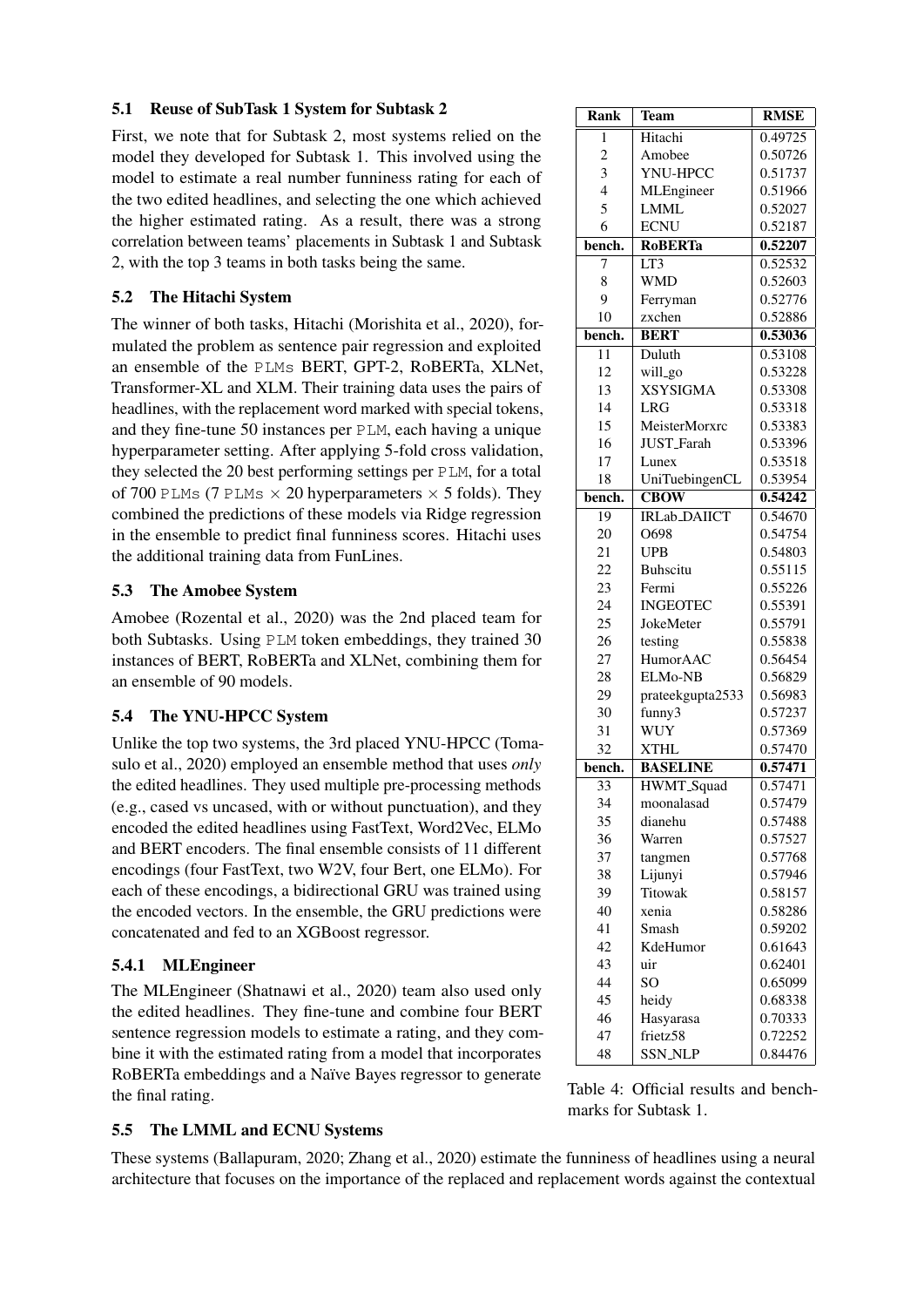words in the headline. They use BERT embeddings and compute feature vectors based on the global attention between the contextual words and the replaced (and replacement) word. These two vectors and the vectors of the replaced and replacement are combined, and the resulting vector is passed through a multi-layer perceptron to estimate the headline's funniness.

#### 5.6 Other Notable Approaches

ECNU used sentiment and humor lexicons, respectively, to extract polarities and humor rating features of headlines. They also used the average, minimum and maximum humor ratings of replaced/replacement words from the training set as additional features.

LT3 (Vanroy et al., 2020) created an entirely featureengineered baseline which obtained an RMSE of 0.572. It uses lexical, entity, readability, length, positional, word embedding similarity, perplexity and string similarity features.

IRLab DAIICT trained five BERT classifiers, one for each of the five ratings for a headline, and calculated the mean of the five classifiers' outputs. This mean was further averaged with the output of a BERT regression model which predicts the overall mean rating.

Buhscitu (Jensen et al., 2020) used knowledge bases (e.g. WordNet), a language model and hand-crafted features (e.g. phoneme level distances). Their neural model combines feature, knowledge and word (replaced/replacement) encoders.

Hasyarasa (Desetty et al., 2020) used a word embedding and knowledge graph based approach to build a contextual neighborhood of words to exploit entity interrelationships and to capture contextual absurdity. Features from this and semantic distance based features are finally combined with headline representations from a Bi-LSTM.

UTFPR (Paetzold, 2020) is a minimalist unsupervised approach that uses word co-occurrence features derived from news and EU parliament transcripts to capture unexpectedness.

Some noteworthy pre-processing techniques included non-word symbol removal, word segmentation, manu-

ally removing common text extensions in headlines (e.g. "– live updates"). Finally, notable datasets used were the iWeb corpus<sup>5</sup> and a news headline corpus<sup>6</sup>.

# 5.7 General Trends

Here we discuss the relative merits of the different systems, with respect to the participants' findings.

Table 3 suggests that contextual information is useful in our humor recognition tasks, since the context independent GloVe embeddings (CBOW) led to weaker performance compared to using the contextsensitive BERT and RoBERTa embeddings.

According to ablation experiments by Hitachi (Morishita et al., 2020), the ranking of best performing to least superior individual PLM are as follows: RoBERTa, GPT-2, BERT, XLM, XLNet and Transformer-XL.

| Rank           | <b>Team</b>                   | <b>Accuracy</b> | <b>Reward</b> |
|----------------|-------------------------------|-----------------|---------------|
| 1              | Hitachi                       | 0.6743          | 0.2988        |
| $\overline{2}$ | Amobee                        | 0.6606          | 0.2766        |
| $\overline{3}$ | YNU-HPCC                      | 0.6591          | 0.2783        |
| bench.         | <b>RoBERTa</b>                | 0.6495          | 0.2541        |
| $\overline{4}$ | <b>LMML</b>                   | 0.6469          | 0.2601        |
| 5              | <b>XSYSIGMA</b>               | 0.6446          | 0.2541        |
| 6              | <b>ECNU</b>                   | 0.6438          | 0.2508        |
| $\overline{7}$ | Fermi                         | 0.6393          | 0.2438        |
| bench.         | <b>BERT</b>                   | 0.6355          | 0.2345        |
| 8              | $\overline{\mathsf{z}}$ xchen | 0.6347          | 0.2399        |
| 9              | Duluth                        | 0.6320          | 0.2429        |
| 10             | <b>WMD</b>                    | 0.6294          | 0.2291        |
| 11             | <b>Buhscitu</b>               | 0.6271          | 0.2190        |
| 12             | MLEngineer                    | 0.6229          | 0.2046        |
| 13             | <b>LRG</b>                    | 0.6218          | 0.2077        |
| 14             | UniTuebingenCL                | 0.6183          | 0.2110        |
| 15             | O698                          | 0.6134          | 0.1954        |
| 16             | JUST_Farah                    | 0.6088          | 0.1841        |
| bench.         | <b>CBOW</b>                   | 0.6057          | 0.1878        |
| 17             | <b>INGEOTEC</b>               | 0.6050          | 0.1779        |
| 18             | Ferryman                      | 0.6027          | 0.1771        |
| 19             | <b>UPB</b>                    | 0.6001          | 0.1772        |
| 20             | Hasyarasa                     | 0.5970          | 0.1673        |
| 21             | JokeMeter                     | 0.5776          | 0.1487        |
| 22             | <b>UTFPR</b>                  | 0.5696          | 0.1181        |
| 23             | Smash                         | 0.5426          | 0.0747        |
| 24             | <b>SSN_NLP</b>                | 0.5377          | 0.0622        |
| 25             | <b>WUY</b>                    | 0.5320          | 0.1113        |
| 26             | uir                           | 0.5213          | 0.0567        |
| 27             | KdeHumor                      | 0.5190          | 0.0272        |
| 28             | Titowak                       | 0.5038          | $-0.0021$     |
| bench.         | <b>BASELINE</b>               | 0.4950          | $-0.0196$     |
| 29             | heidy                         | 0.4197          | $-0.0995$     |
| 30             | <b>SO</b>                     | 0.3291          | $-0.2064$     |
| 31             | HumorAAC                      | 0.3204          | $-0.2177$     |

Table 5: Official results and benchmarks for Subtask 2.

<sup>5</sup>https://www.english-corpora.org/iweb/

<sup>6</sup>https://www.kaggle.com/snapcrack/all-the-news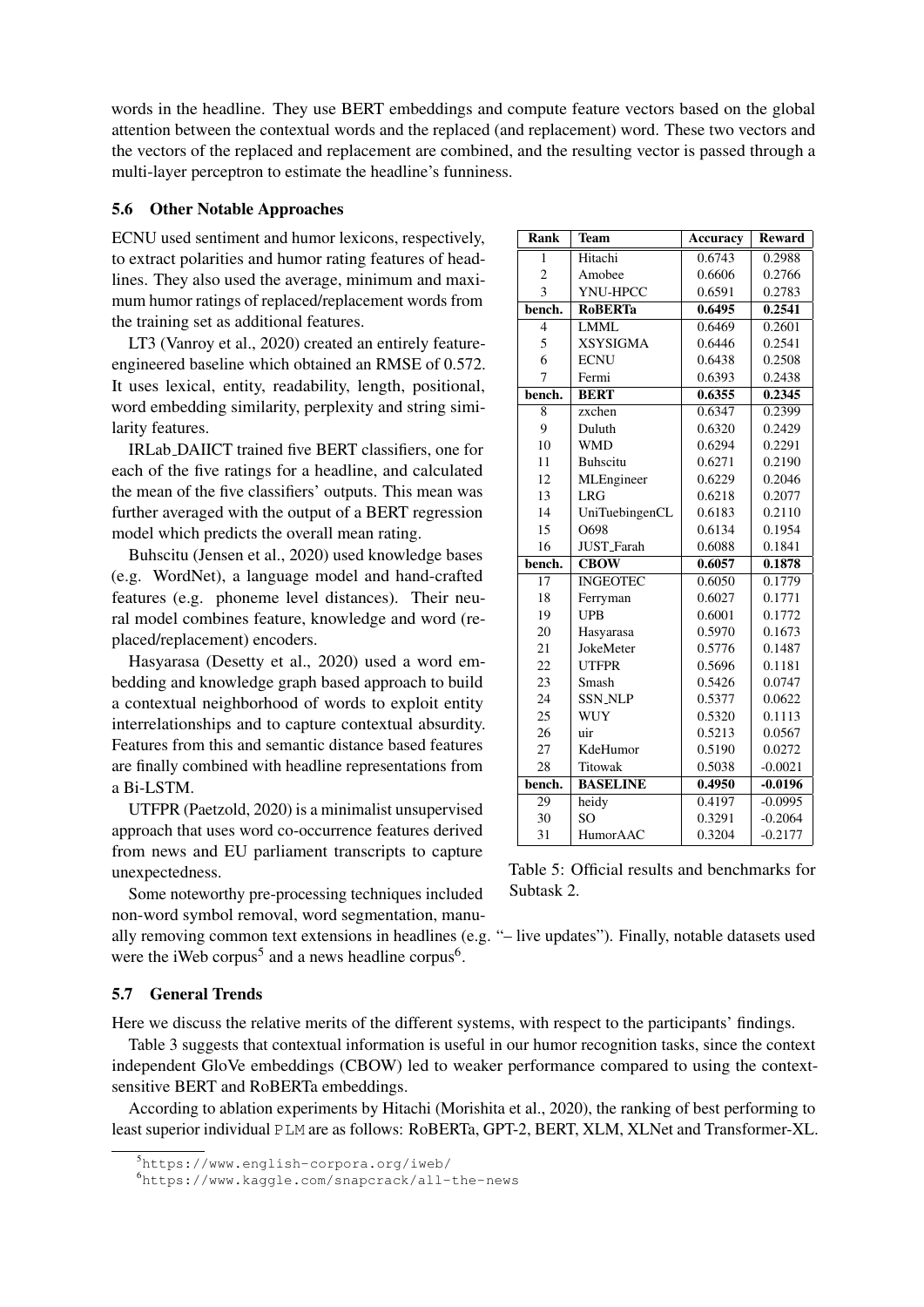Analysis performed by several task participants indicates that the neural embeddings were unable to recognize humor where a rich set of common sense and/or background knowledge is required, for example, in the case of irony.

Lastly, a few systems had quite low accuracy for Subtask 2. They reported having bugs that caused them to submit a random baseline, which has about a 33% chance of success (since the possible predictions were "headline 1 is funnier", "headline 2 is funnier" and "both headlines have equal funniness").

### 6 Analysis and Discussion

The outputs of 48 participating systems for Subtask 1 and 31 for Subtask 2 present an opportunity to not only study individual solutions and numeric results, but to also take a deeper qualitative look at the output of these systems. Here, we collectively analyze the performance of the top 20 systems per subtask to find aggregate trends that characterize the general approaches and the challenges of assessing humor itself.

#### 6.1 Subtask 1 (Regression)

To better understand which funniness ranges are particularly hard for systems to assess, we study the performance of the systems as a function of ground truth funniness. As shown in Figure 2, we grouped the edited headlines into funniness bins of width 0.2. For each bin, we plotted the mean absolute regression errors for the top 20 systems aggregated (max RMSE =  $0.547$ ), the winning Hitachi system ( $RMSE = 0.497$ ), the 19 other systems and BASELINE (RMSE =  $0.575$ ).

In general, all these systems have their minimum error at a funniness score of about 1.0. While the Hitachi system stands out somewhat in its superior performance at the two extremes of the funniness scale, the other systems follow generally the same pattern, and none appear to be outliers. Assessing more extreme humor (or



Figure 2: Mean absolute error per funniness bin of width 0.2 for the top 20 systems aggregated, the best system (Hitachi), the 19 other systems and BASE-LINE for Subtask 1. The blue curve shows the normalized headline frequency for each funniness bin.

lack thereof) appears to be harder since all the systems have larger errors toward the extremes of the funniness scale. This may also be due to the non-uniform distribution of ground truth funniness scores in the dataset (shown as the blue curve), with the extreme values being less frequent.

#### 6.1.1 Antipodal RMSEs

Figure 3 shows the systems' antipodal RMSE, an auxiliary metric for Subtask 1, which we calculated by considering only the  $X\%$  most funny headlines and  $X\%$  least funny headlines, for  $X \in \{10, 20, 30, 40\}$  in the RMSE metric. The systems are ranked by their overall RMSE for Subtask 1. It appears that some of the systems further down the ranking are doing much better at estimating the funniness of the extremes in the dataset than their superiors. For example, the large dip shows the system ranked 41 (Hahackathon) is performing better at estimating the funniness of the top 10- 40% most/least funny headlines than several systems ranked before it. This suggests that



Figure 3: Overall and antipodal RMSE of the ranked participating systems and BASELINE for Subtask 1.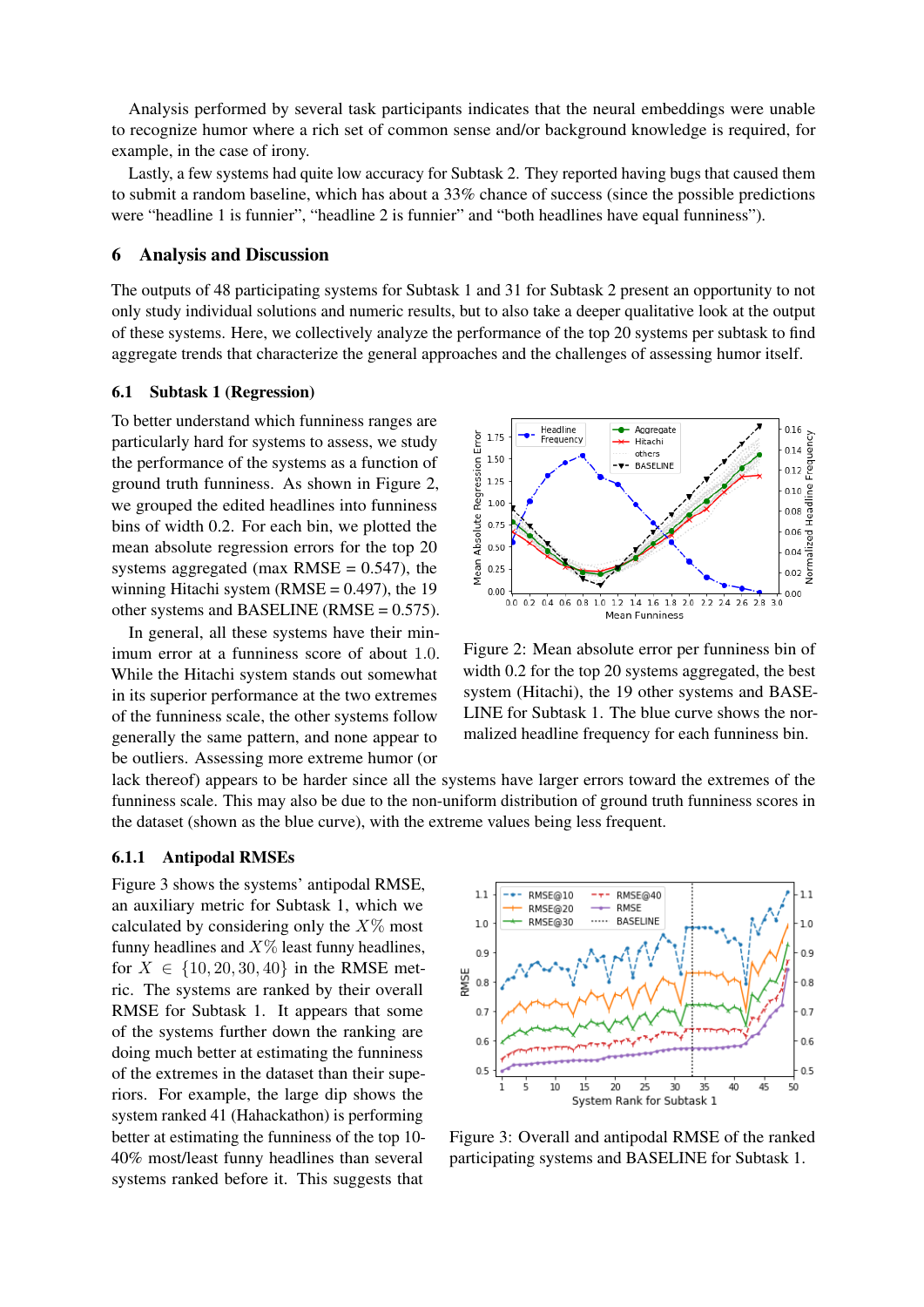combining these approaches can yield better results, for example, using some selected systems to rank certain subsets of headlines.

# 6.1.2 Systematic Estimation Errors

We now analyze headlines for which the ratings from the top 20 systems were *all* either underestimates or overestimates. Table 1 shows examples of these headlines, their ground truth funniness rating, the mean of the estimated ratings of the top 20 systems and its difference from the ground truth.

Lack of understanding of world knowledge (Headline R1), cultural references (R2) and sarcasm (R3, R4 and R5) are clearly hurting these systems. The models are having difficulty recognizing the effects of negative sentiments on humor (R7 and R8) and the complex boundaries between negative sentiment and sarcastic humor (R4 and R8 both discuss death but R4 does it in a funny way). A better understanding of common sense could have helped resolve these subtleties. R3 also has the humorous effect brought about by a tension relief, which is a complex phenomenon to model. Finally, the systems are not expected to infer that bathroom humor (R6) was purposely annotated as "not funny" in the data (Hossain et al., 2019).

### 6.2 Subtask 2 (Classification)

Here we examine the top 20 aggregate system performances on Subtask 2. These 20 systems have at least 59.7% classification accuracy, much higher than the 49.5% accuracy of BASELINE.

First, we analyze the difficulty of the classification by calculating the percentage of headline pairs correctly classified by exactly N systems, for  $0 \le N \le 20$ , as shown in the blue curve in Figure 4(a). As an example, there is a subset of about 3% of the headline pairs that were correctly classified by 10 of the top 20 systems. The curve rises rapidly to the right, indicating that a large fraction of the pairs can be correctly classified by 16 or more systems.

### 6.2.1 Incongruity at Play

We investigate to what extent the participating systems model incongruity as a cause of humor, as postulated in the incongruity theory of humor (Morreall, 2016). This theory claims that jokes set up an expectation that they violate later, triggering surprise and thereby generating humor. We test this hypothesis by examining the cosine distances between the GloVe vectors of the original word and each replacement word. We assume that the larger this distance is, the higher is the expected incongruity.

The dashed curve in Figure  $4(a)$  shows the **incongruity measure** obtained using GloVe word distances:

```
\text{incon} difference = distance(orig, edit) - distance(orig, edit1)
incongruity measure = correlation(incongruity difference, ground truth label \in \{1, 2\})
```
This rising curve implies that the funnier headline in a pair is recognized by more systems if its replacement word is more distant from the original word compared to the distance between the original word and the less funny headline's replacement word. This indicates that these systems are possibly detecting which headline in the pair is more incongruous compared to the original headline. Moreover, for the headline



Figure 4: Aggregate top 20 system classification performance for Subtask 2.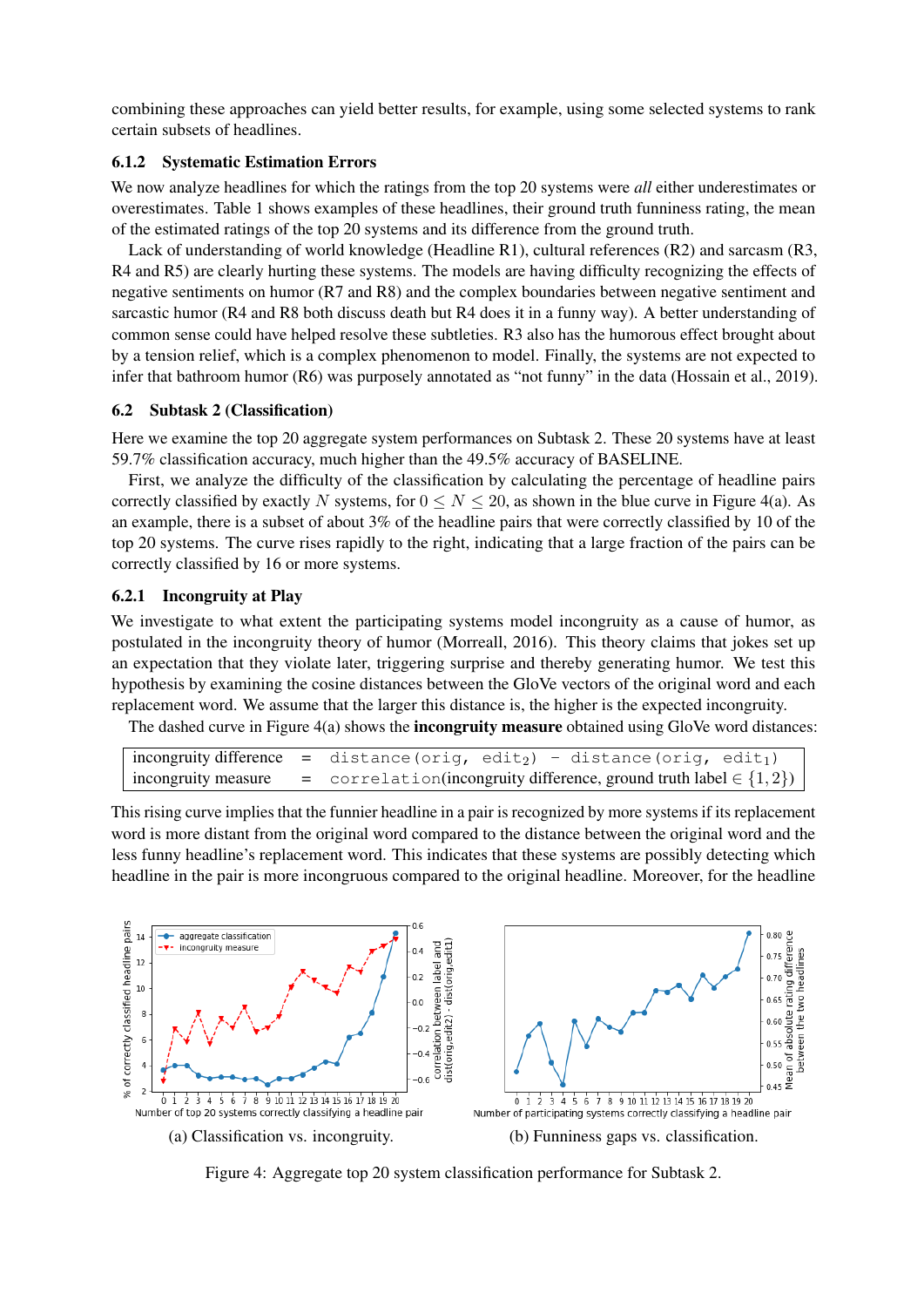| ID                        | <b>Original Headline</b> (replaced word in <b>bold</b> )                          | <b>Substitute</b> | Rating | Dist. |
|---------------------------|-----------------------------------------------------------------------------------|-------------------|--------|-------|
| C1                        | Secret Service likely wouldn't have intervened in Trump Jr.-Russia meeting        | police            | 0.0    | 0.72  |
| V                         | Secret Service likely wouldn't have intervened in Trump Jr.-Russia meeting        | Santa             | 2.6    | 0.85  |
| C <sub>2</sub>            | Amazon, Facebook and Google could save <b>billions</b> thanks to the GOP tax bill | puppies           | 1.0    | 0.89  |
| $\boldsymbol{\mathsf{x}}$ | Amazon, Facebook and Google could save <b>billions</b> thanks to the GOP tax bill | pennies           | 2.2    | 0.54  |
| C <sub>3</sub>            | LA Times editorial board condemns Donald Trump presidency as 'trainwreck'         | diet              | 1.2    | 0.96  |
|                           | LA Times editorial board <b>condemns</b> Donald Trump presidency as 'trainwreck'  | celebrates        | 1.0    | 0.69  |
| C <sub>4</sub>            | US officials drop mining cleanup rule after industry objects                      | floor             | 1.4    | 0.86  |
| x                         | US officials drop mining cleanup rule after industry objects                      | <b>Bedroom</b>    | 1.2    | 1.01  |

Table 6: Examples from Subtask 2 where the top 20 systems collectively either failed (**★**) or succeeded  $(\vee)$  in recognizing the funnier headline. On the overall dataset, these were the extreme headline pairs, having either the largest or the smallest differences in funniness between their headlines. We also report the GloVe word vector distances, mapped to the range 0-2, between the replaced and replacement words.

pairs which were incorrectly classified by all systems, the incongruity measure is around -0.6, implying that in these headline pairs, the less incongruous (*i.e.,* more coherent) version is the funnier of the two. This further indicates that these systems are mostly recognizing incongruity and they tend to fail where incongruity is not the cause of humor.

# 6.2.2 Funniness Gaps

Next, we inspect whether the funniness difference between the two headlines in a pair affects classification accuracy. We calculate the mean absolute funniness difference between the headline pairs within each of the  $N$  bins of systems that correctly classified them, as shown in Figure 4(b). For example, the funniness difference between the two headlines in the pairs, which were correctly classified by all 20 systems, was around 0.8 on average. The rising trend in the curve suggests that, in general, more systems are able to correctly classify headline pairs having larger differences in humor. This helps confirm the annotation quality in the dataset, showing that humans and machines both agree on the intensity of humor in the dataset, and both can distinguish between slight humor and extreme humor.

Recall also from Section 5.1 that most of the systems for Subtask 2 were simply applying the systems from Subtask 1 to find the funnier of the two headlines by comparing their funniness scores. Pairs with widely different funniness would less likely have overlapping uncertainty, leading to more accurate pairwise rankings.

# 6.2.3 Extreme Examples

We discuss the collective top 20 system performance on edge case examples, with references to Table 6:

- C1: Among all the test examples which were *correctly* classified by the 20 systems, E1 has the largest funniness difference between its pair of headlines. "Secret service" and "secret police" are quite natural in text and substituting one with the other barely changes the headline's meaning. However, using "secret santa" clearly raises the surprise. All classifiers were able to assess this relatively easy example.
- C2: This is the example with the largest funniness difference which all 20 systems *incorrectly* classified. This could be because "puppies" is semantically more distant from "billions" than "pennies" (according to GloVe). Although both headline substitutions are funny and incongruous, the antonym effect of the "pennies" version triggers a further sarcastic humor, since "pennies" is numerically much less than the original word "billions", but still in the category of money. Lacking world knowledge of this numerical difference, the systems award the more incongruous "puppies" the higher ranking. As mentioned in 6.2.1, these systems are especially sensitive to general incongruity as a source of humor and they are likely less aware of other causes of humor, such as meaning reversal.
- C3: This example has the smallest funniness difference of the sentences that were correctly classified by all 20 systems. Its less funny headline is sarcastic and most likely all classifiers were unable to recognize sarcasm and thus correctly chose the other headline as the funnier. If this is true, then ignorance about sarcasm was a lucky benefit in this case.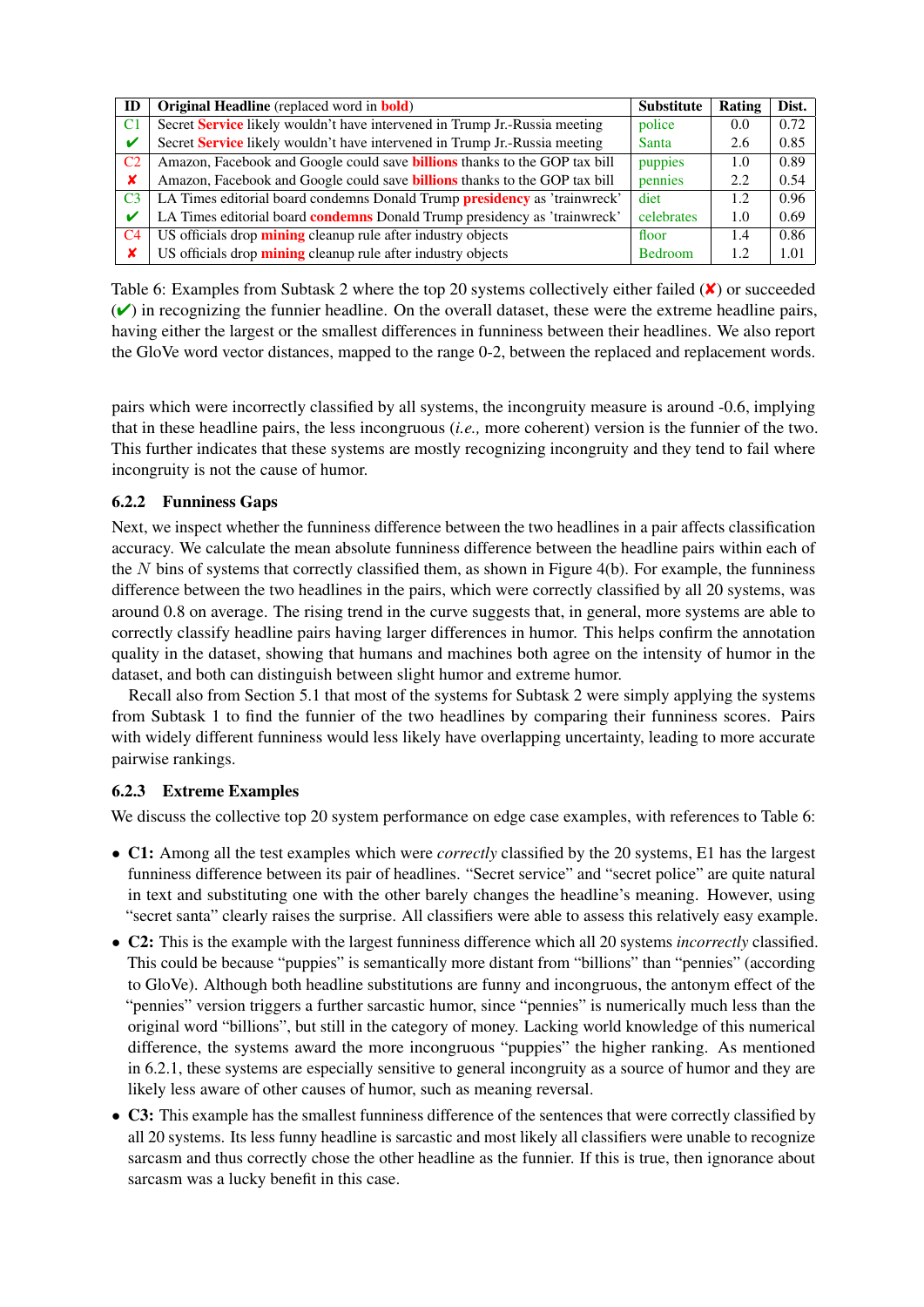• C4: This was one of the examples with the smallest funniness differences which was misclassified by all systems. Both its headlines are quite funny and they are similar as they both discuss cleaning spaces. However, all systems found bedroom cleaning as a funnier reference than floor cleaning, likely because floor cleaning occurs much more frequently in our day-to-day conversations, making bedroom cleaning a more incongruous substitution to the classifiers, as indicated by the semantic distances in Table 6.

#### 6.3 Quirks of the Dataset

It is challenging to effectively construct a dataset that depends on human creativity, such as humor. Not only generating high quality humor requires more effort from humans making the process expensive, but also reliably assessing the level of humor is challenging as humor understanding is subjective.

Although we carefully annotated our dataset, we have observed some quirks. Some of our headlines showed lack of sufficient agreement between judges. For example, in the headline C2 in Table 6, the standard deviation in judges' ratings for the "puppies" version ( $\sigma = 0.9$ ) was much higher than that in the "pennies" version ( $\sigma = 0.4$ ), implying that using more judges for the "puppies" version could have given it a more reliable funniness rating. However, ensuring such quality control would make the data collection process more expensive.

Additionally, some participating teams reported the frequent mention of President Trump in the dataset, and that there were a non-trivial number of headlines that mentioned both "Trump" and "hair", and these headlines had received high humor scores, adding certain biases on the data.

Although the FunLines training data was useful, it was annotated using a different set of judges. It is reasonable to expect that the rating scales of FunLines and our task dataset are not calibrated, and a proper calibration could have possibly increased the value of the FunLines data. However, we have not seen any participating system trying to address this problem, for example, by using a standardization technique to unify the two funniness scales.

#### 7 Conclusion and Future Perspectives

We provided 15,095 edited and humor-rated, potentially funny headlines and defined subtasks for (1) rating the funniness of each one and (2) determining the funnier headline from a pair that came from editing the same original headline. Both humor subtasks were popular, attracting 48 and 31 teams respectively, showing that shared tasks can unify the relatively smaller humor research community.

For both subtasks, the highly rated solutions show that pre-trained language models work well for rating humor. For Subtask 2, nearly all the participating teams used their solution from Subtask 1 for ranking the two headlines. For Subtask 2, we found that larger disparities in ground truth funniness made ranking easier and that incongruity in a headline was positively correlated with more accurate ranking of humor. For Subtask 1, we discovered that, over the range of funniness scores, the top systems were most accurate at rating humor near the middle of the funniness range where we had the most training data.

For future contests like this, we advocate for more uniformly labeled humor data, though that can be hard and expensive to collect. Another direction worth pursuing is humor recognition in a closed setting such as reading comprehension, where both annotators and systems make judgments based only on a limited amount of provided contextual information. This would constrain the problem, setting a well-defined scope, and potentially lead to stronger annotator agreements.

We also believe that focusing on specific labeled forms of humor, such as incongruity, sarcasm, irony, puns, and superiority would be advantageous. This could help to better understand how different modeling strategies can identify different root causes of humor. We would also want to design Subtask 2 to be more independent of Subtask 1 to encourage fresh approaches for Subtask 2. Finally, improving the common sense and world knowledge understanding capabilities of AI systems will be crucial for substantially improving the performance of computational humor systems. We hope that both the current results and the dataset in this task provide a stepping stone towards this goal.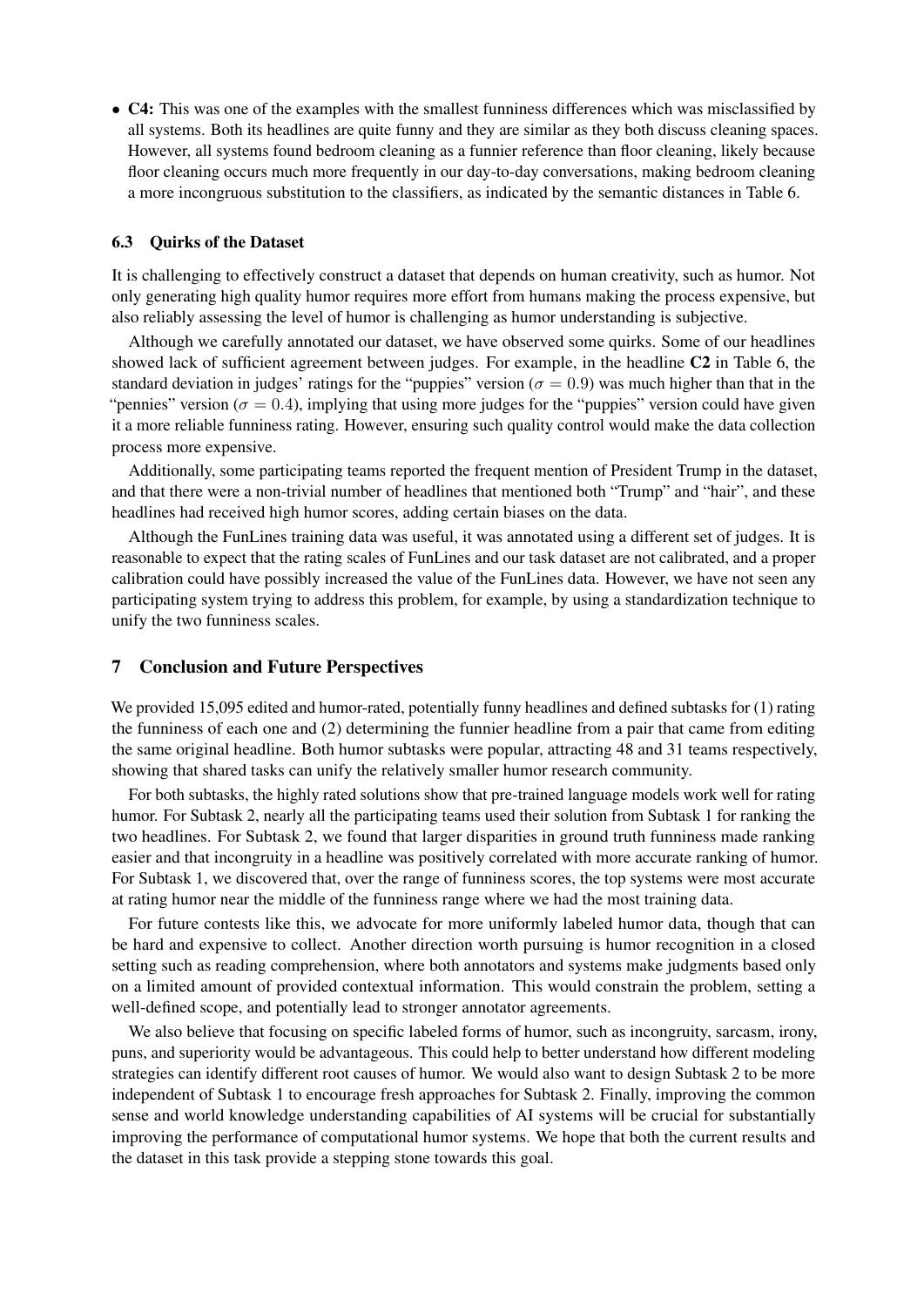#### References

- Charlotte Sophie Ammer and Lea Hannah Grüner. 2020. UniTuebingenCL at SemEval-2020 task 7: Humor detection in news headlines. In *Proceedings of the 14th International Workshop on Semantic Evaluation (SemEval-2020)*.
- Pramodith Ballapuram. 2020. LMML at SemEval-2020 task 7: Siamese transformers for rating humor in edited news headlines. In *Proceedings of the 14th International Workshop on Semantic Evaluation (SemEval-2020)*.
- Francesco Barbieri and Horacio Saggion. 2014. Automatic detection of irony and humour in twitter. In *ICCC*, pages 155–162.
- Dario Bertero and Pascale Fung. 2016. A long short-term memory framework for predicting humor in dialogues. In *Proceedings of the 2016 Conference of the North American Chapter of the Association for Computational Linguistics: Human Language Technologies*, pages 130–135, San Diego, California, June. Association for Computational Linguistics.
- Weilong Chen, Jipeng Li, Chenghao Huang, Wei Bai, Yanru Zhang, and Yan Wang. 2020. Ferryman at SemEval-2020 task 7: Ensemble model for assessing humor in edited news headlines. In *Proceedings of the 14th International Workshop on Semantic Evaluation (SemEval-2020)*.
- Luis Chiruzzo, Santiago Castro, Mathias Etcheverry, Diego Garat, Juan José Prada, and Aiala Rosá. 2019. Overview of haha at iberlef 2019: Humor analysis based on human annotation. In *Proceedings of the Iberian Languages Evaluation Forum (IberLEF 2019). CEUR Workshop Proceedings, CEUR-WS, Bilbao, Spain (9 2019)*.
- Ravi Theja Desetty, Ranit Chatterjee, and Smita Ghaisas. 2020. Hasyarasa at SemEval-2020 task 7: Quantifying humor as departure from expectedness. In *Proceedings of the 14th International Workshop on Semantic Evaluation (SemEval-2020)*.
- Jacob Devlin, Ming-Wei Chang, Kenton Lee, and Kristina Toutanova. 2019. BERT: Pre-training of deep bidirectional transformers for language understanding. In *Proceedings of the 2019 Conference of the North American Chapter of the Association for Computational Linguistics: Human Language Technologies, Volume 1 (Long and Short Papers)*, pages 4171–4186, Minneapolis, Minnesota, June. Association for Computational Linguistics.
- Anna-Katharina Dick, Charlotte Weirich, and Alla Kutkina. 2020. HumorAAC at SemEval-2020 task 7: Assessing the funniness of edited news headlines through regression and Trump mentions. In *Proceedings of the 14th International Workshop on Semantic Evaluation (SemEval-2020)*.
- Martin Docekal, Martin Fajcik, Josef Jon, and Pavel Smrz. 2020. JokeMeter at SemEval-2020 task 7: Convolutional humor. In *Proceedings of the 14th International Workshop on Semantic Evaluation (SemEval-2020)*.
- Elena Filatova. 2012. Irony and sarcasm: Corpus generation and analysis using crowdsourcing. In *Lrec*, pages 392–398. Citeseer.
- Aparna Garimella, Carmen Banea, Nabil Hossain, and Rada Mihalcea. 2020. "Judge me by my size (noun), do you?" YodaLib: A demographic-aware humor generation framework. *arXiv preprint arXiv:2006.00578*.
- Nabil Hossain, John Krumm, Lucy Vanderwende, Eric Horvitz, and Henry Kautz. 2017. Filling the blanks (hint: plural noun) for mad Libs humor. In *Proceedings of the 2017 Conference on Empirical Methods in Natural Language Processing*, pages 638–647, Copenhagen, Denmark, September. Association for Computational Linguistics.
- Nabil Hossain, John Krumm, and Michael Gamon. 2019. "President vows to cut <taxes> hair": Dataset and analysis of creative text editing for humorous headlines. In *Proceedings of the 2019 Conference of the North American Chapter of the Association for Computational Linguistics: Human Language Technologies, Volume 1 (Long and Short Papers)*, pages 133–142, Minneapolis, Minnesota, June. Association for Computational Linguistics.
- Nabil Hossain, John Krumm, Tanvir Sajed, and Henry Kautz. 2020. Stimulating creativity with funlines: A case study of humor generation in headlines. In *Proceedings of ACL 2020, System Demonstrations*, Seattle, Washington, July. Association for Computational Linguistics.
- Kristian Nørgaard Jensen, Nicolaj Filrup Rasmussen, Thai Wang, Marco Placenti, and Barbara Plank. 2020. Buhscitu at SemEval-2020 task 7: Assessing humour in edited news headlines using hand-crafted features and online knowledge bases. In *Proceedings of the 14th International Workshop on Semantic Evaluation (SemEval-2020)*.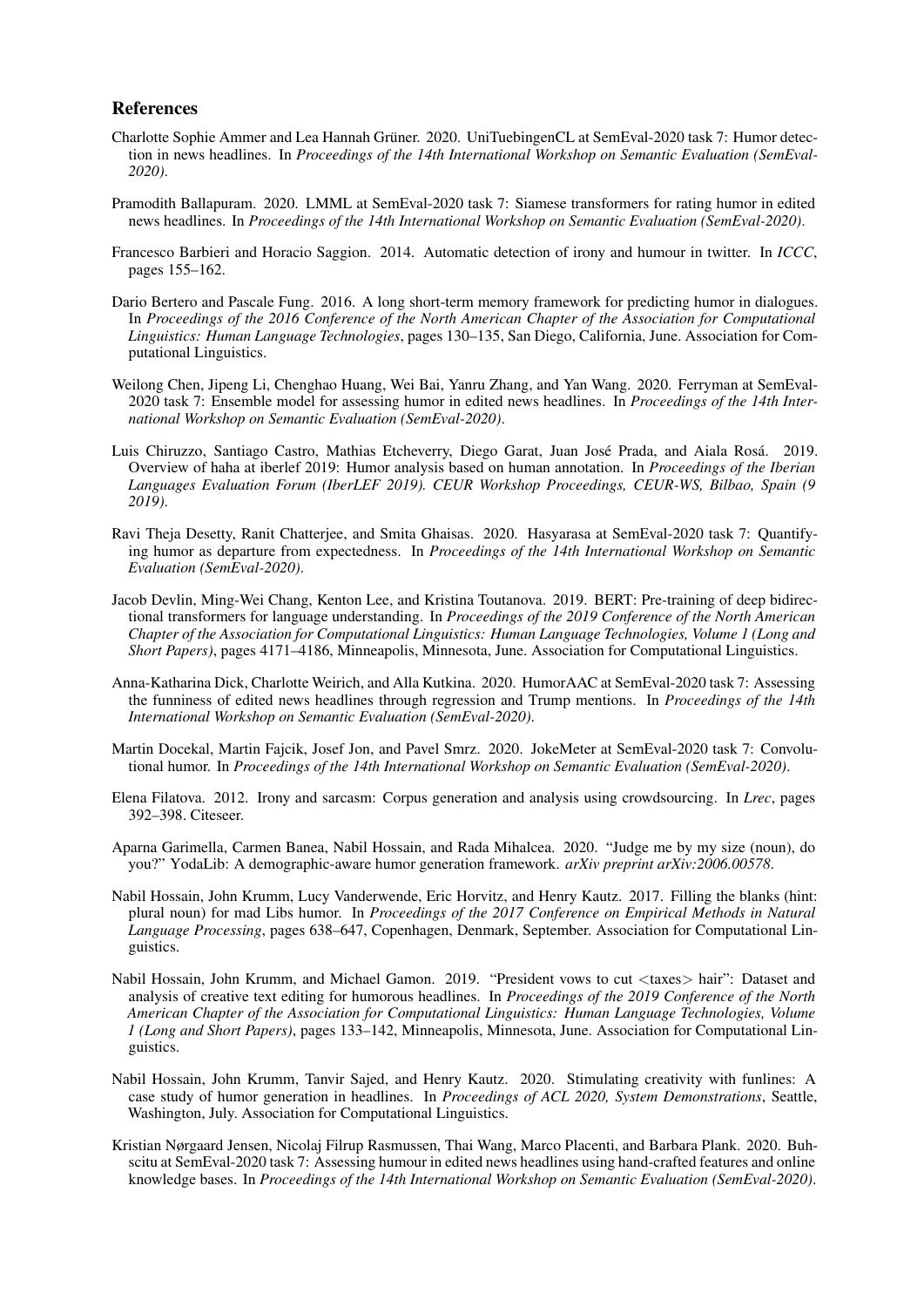- Shuning Jin, Yue Yin, Xiane Tang, and Ted Pedersen. 2020. Duluth at SemEval-2020 task 7: Using surprise as a key to unlock humorous headlines. In *Proceedings of the 14th International Workshop on Semantic Evaluation (SemEval-2020)*.
- Armand Joulin, Edouard Grave, Piotr Bojanowski, and Tomas Mikolov. 2017. Bag of tricks for efficient text classification. In *Proceedings of the 15th Conference of the European Chapter of the Association for Computational Linguistics: Volume 2, Short Papers*, pages 427–431, Valencia, Spain, April. Association for Computational Linguistics.
- S Kayalvizhi, D Thenmozhi, and Aravindan Chandrabose. 2020. SSN NLP at SemEval-2020 task 7: Detecting funniness level using traditional learning with sentence embeddings. In *Proceedings of the 14th International Workshop on Semantic Evaluation (SemEval-2020)*.
- Enas Khwaileh and Muntaha Al-as'ad. 2020. ELMo-NB at SemEval-2020 task 7: Assessing sense of humor in edited news headlines using ELMo and NB. In *Proceedings of the 14th International Workshop on Semantic Evaluation (SemEval-2020)*.
- Chloe Kiddon and Yuriy Brun. 2011. That's what she said: double entendre identification. In *Proceedings of the 49th Annual Meeting of the Association for Computational Linguistics: Human Language Technologies: short papers-Volume 2*, pages 89–94. Association for Computational Linguistics.
- Yinhan Liu, Myle Ott, Naman Goyal, Jingfei Du, Mandar Joshi, Danqi Chen, Omer Levy, Mike Lewis, Luke Zettlemoyer, and Veselin Stoyanov. 2019. RoBERTa: A robustly optimized bert pretraining approach. *arXiv preprint arXiv:1907.11692*.
- Xuefeng Luo and Kuan Tang. 2020. funny3 at SemEval-2020 task 7: Humor detection of edited headlines with LSTM and TFIDF neural network system. In *Proceedings of the 14th International Workshop on Semantic Evaluation (SemEval-2020)*.
- Jian Ma, Shu-Yi Xie, Mei-Zhi Jin, Lian-Xin Jiang, Yang Mo, and Jian-Ping Shen. 2020. XSYSIGMA at SemEval-2020 task 7: Method for predicting headlines humor based on auxiliary sentences with EI-Bert. In *Proceedings of the 14th International Workshop on Semantic Evaluation (SemEval-2020)*.
- Siddhant Mahurkar and Rajaswa Patil. 2020. LRG at SemEval-2020 task 7: Assessing the ability of BERT and derivative models to perform short-edits based humor grading. In *Proceedings of the 14th International Workshop on Semantic Evaluation (SemEval-2020)*.
- J.A. Meaney, Steven R. Wilson, and Walid Magdy. 2020. Smash at SemEval-2020 task 7: Optimizing the hyperparameters of ERNIE 2.0 for humor ranking and rating. In *Proceedings of the 14th International Workshop on Semantic Evaluation (SemEval-2020)*.
- Rada Mihalcea and Carlo Strapparava. 2005. Making computers laugh: Investigations in automatic humor recognition. In *Proceedings of Human Language Technology Conference and Conference on Empirical Methods in Natural Language Processing*, pages 531–538, Vancouver, British Columbia, Canada, October. Association for Computational Linguistics.
- Tomas Mikolov, Ilya Sutskever, Kai Chen, Greg S Corrado, and Jeff Dean. 2013. Distributed representations of words and phrases and their compositionality. In *Advances in neural information processing systems*, pages 3111–3119.
- Tristan Miller, Christian Hempelmann, and Iryna Gurevych. 2017. SemEval-2017 task 7: Detection and interpretation of English puns. In *Proceedings of the 11th International Workshop on Semantic Evaluation (SemEval-2017)*, pages 58–68, Vancouver, Canada, August. Association for Computational Linguistics.
- Rida Miraj and Masaki Aono. 2020. KdeHumor at SemEval-2020 task 7: A neural network model for detecting funniness in dataset humicroedit. In *Proceedings of the 14th International Workshop on Semantic Evaluation (SemEval-2020)*.
- Terufumi Morishita, Gaku Morio, Hiroaki Ozaki, and Toshinori Miyoshi. 2020. Hitachi at SemEval-2020 task 7: Stacking at scale with heterogeneous language models for humor recognition. In *Proceedings of the 14th International Workshop on Semantic Evaluation (SemEval-2020)*.
- John Morreall. 2016. Philosophy of humor. In Edward N. Zalta, editor, *The Stanford Encyclopedia of Philosophy*. Metaphysics Research Lab, Stanford University, winter 2016 edition.
- Gustavo H. Paetzold. 2020. UTFPR at SemEval-2020 task 7: Using co-occurrence frequencies to capture unexpectedness. In *Proceedings of the 14th International Workshop on Semantic Evaluation (SemEval-2020)*.